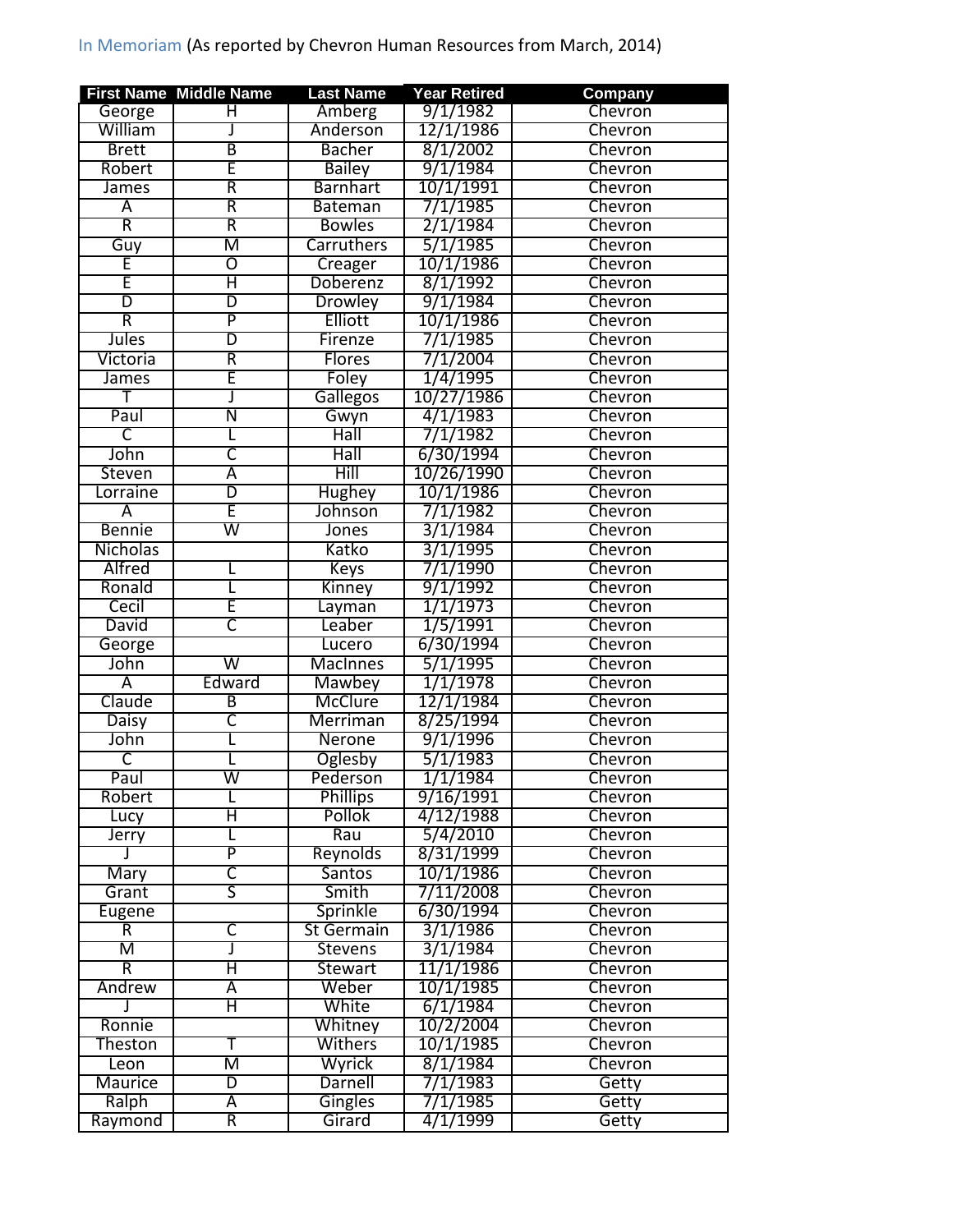| Virgil         | E                         | Hill             | 2/1/1983  | Getty  |
|----------------|---------------------------|------------------|-----------|--------|
| Doria          |                           | Hunnicutt        | 9/1/1994  | Getty  |
| Jerry          |                           | <b>McCormick</b> | 2/1/1999  | Getty  |
| George         |                           | Niederberger     | 11/1/1977 | Getty  |
| Jack           | R                         | Saulmon          | 5/1/1978  | Getty  |
| Lee            | R                         | Terrell          | 1/1/1984  | Getty  |
| George         | ᠸ                         | Wishart          | 2/1/1984  | Getty  |
| Arthur         | $\overline{\mathsf{C}}$   | Albert           | 11/1/1990 | Gulf   |
| David          | E                         | Allen            | 8/2/1977  | Gulf   |
| Dorothea       | M                         | <b>Bailie</b>    | 4/27/1986 | Gulf   |
| Blair          | $\overline{\mathfrak{o}}$ | Ball             | 7/1/1983  | Gulf   |
| <b>Jack</b>    | Ŧ                         | <b>Belton</b>    | 8/31/1983 | Gulf   |
| Anna           | M                         | Bernardo         | 6/2/1976  | Gulf   |
| James          | $\overline{\mathsf{R}}$   | Carey            | 9/1/1985  | Gulf   |
| Charles        | Έ                         | Cedars           | 5/1/1989  | Gulf   |
| Daniel         | B                         | Chance           | 12/1/1982 | Gulf   |
| Robert         | $\overline{\mathsf{S}}$   | Crowe            | 3/1/1989  | Gulf   |
| Sally          | М                         | <b>Davenport</b> | 7/1/1983  | Gulf   |
| James          | Η                         | Denney           | 3/13/1982 | Gulf   |
| Frank          | M                         | Donahue          | 7/1/1985  | Gulf   |
| Horace         | Έ                         | Dunderman        | 8/1/1983  | Gulf   |
| <b>Alex</b>    | W                         | Elrod            | 7/1/1980  | Gulf   |
| James          | J                         | Farrell          | 10/1/1981 | Gulf   |
| Orlando        | $\overline{\mathsf{A}}$   | Fusco            | 7/1/1986  | Gulf   |
| John           | Ā                         | Greco            | 9/1/1985  | Gulf   |
| Clifford       | $\overline{\mathsf{A}}$   | Guidry           | 4/2/1976  | Gulf   |
| Kenneth        |                           | Guy              | 1/31/2002 | Gulf   |
| <b>Helma</b>   | C                         | Hinterberg       | 8/1/1983  | Gulf   |
| <b>Taylor</b>  | $\overline{\mathbb{D}}$   | <b>Isom</b>      | 5/1/1984  | Gulf   |
| Billy          | C                         | Kelley           | 2/1/1980  | Gulf   |
| Albert         | P                         | Lohr             | 10/1/1986 | Gulf   |
| Willie         | $\overline{\mathsf{w}}$   | Long             | 12/5/1981 | Gulf   |
| Michael        | J                         | Mc Caney         | 10/1/1981 | Gulf   |
| Richard        |                           | McVay            | 8/1/1985  | Gulf   |
| Clyde          | M                         | Meeder           | 6/16/1986 | Gulf   |
| Bobby          |                           | Moore            | 5/19/1992 | Gulf   |
| Robert         |                           | Purdy            | 3/2/1976  | Gulf   |
| L              | $\overline{\mathsf{A}}$   | Purvis           | 2/1/1979  | Gulf   |
| Wilson         |                           | Ratcliff         | 12/2/1981 | Gulf   |
| <b>James</b>   | W                         | <b>Sekeres</b>   | 12/1/1985 | Gulf   |
| <b>Ilgvars</b> | J                         | <b>Spilners</b>  | 7/1/1983  | Gulf   |
| <b>Rick</b>    | Ⴀ                         | Sweet            | 4/15/2006 | Gulf   |
| Glen           |                           | Wilson           | 9/2/1972  | Gulf   |
| Jacquelynne    | D                         | <b>Adams</b>     | 4/1/1997  | Texaco |
| Gilberto       | G                         | <b>Alaniz</b>    | 11/1/1986 | Texaco |
| Jimmie         | D                         | Ames             | 12/1/1988 | Texaco |
| Howard         | R                         | <b>Backes</b>    | 8/1/1983  | Texaco |
| Harold         | G                         | <b>Balko</b>     | 1/1/1977  | Texaco |
| Milton         | $\overline{\mathsf{S}}$   | <b>Bernauer</b>  | 2/1/1980  | Texaco |
| Bill           | $\overline{\mathsf{B}}$   | <b>Blanco</b>    | 4/1/1993  | Texaco |
| Harold         | J                         | <b>Boullion</b>  | 6/1/2004  | Texaco |
| Shelton        |                           | <b>Brown</b>     | 8/1/1989  | Texaco |
| Lawrence       | $\overline{\mathsf{V}}$   | <b>Busch</b>     | 6/1/1982  | Texaco |
| Carl           | T                         | Campbell         | 1/1/1987  | Texaco |
|                | Έ                         | Cooley           | 12/1/1984 | Texaco |